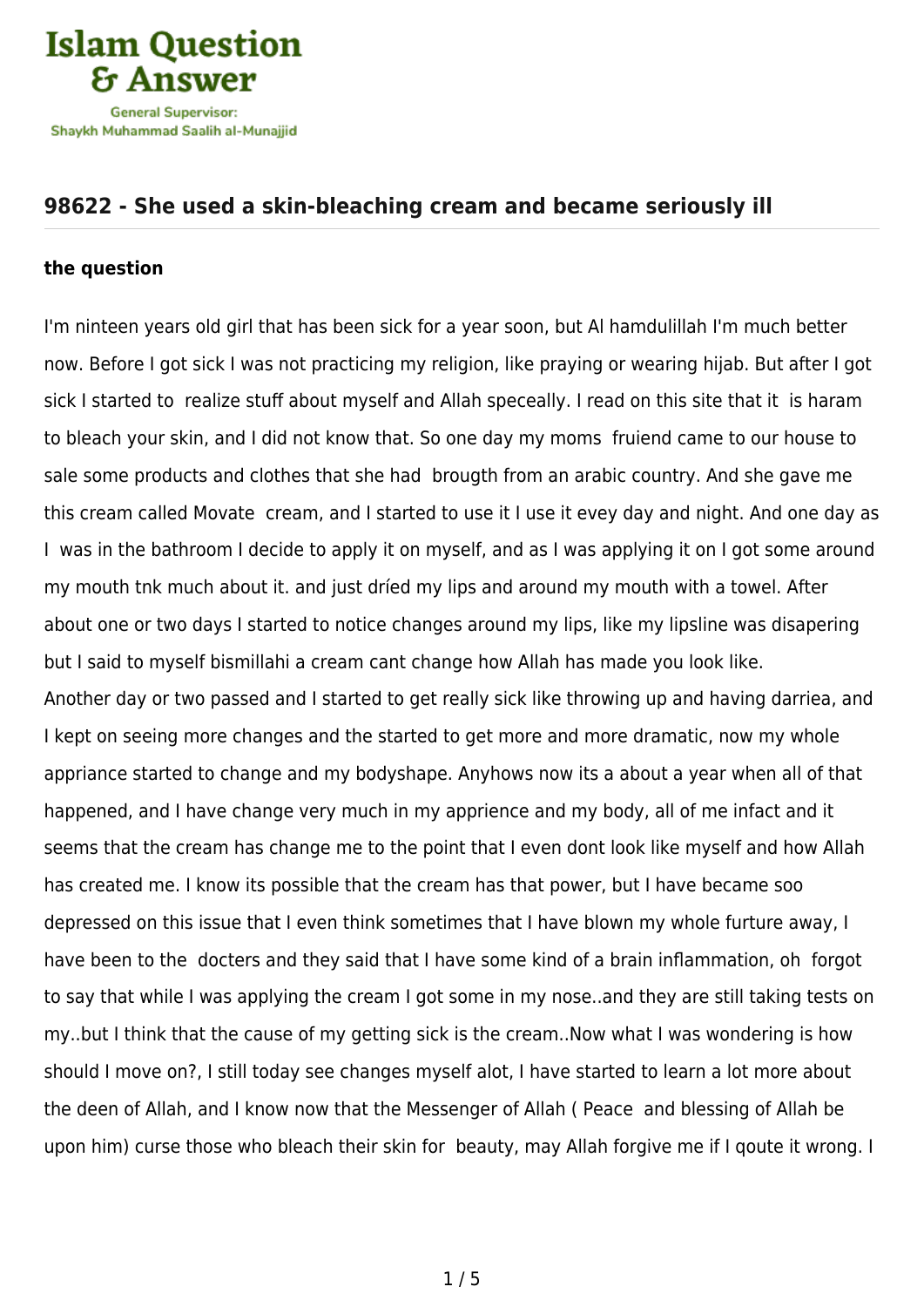

feel as if Í have came to a state that I dont know if I can get up again, I know too that I'm in this state because of my ignorence. But know I'm trying to fill my ignorance with knowledge, and when I was using the cream my purpoes was not to change my appriance. So please can you give my advice on what I should do? How can I look like Allah created me again, are they any dua for this? Please help me to became a better muslim.

## **Detailed answer**

Praise be to Allah.

Firstly:

We ask Allaah to heal you and make you well, and we ask Him, may He be exalted, to increase your reward. We advise you to bear this calamity with patience and seek reward for it with Allaah, because patience and seeking reward are the ways to attain great reward when calamity strikes.

It was narrated from Abu Sa'eed al-Khudri and Abu Hurayrah that the Prophet (peace and blessings of Allaah be upon him) said: "No exhaustion, pain, anxiety, grief or harm befalls a Muslim, not even a thorn that pricks him, but Allaah will expiate some of his sins thereby." Narrated by al-Bukhaari (5318) and Muslim (2573).

You should understand that the mercy of Allaah encompasses everything, and that if what you did by using this cream – which we have read is dangerous and that its use is banned in some countries – is a sin, you should not think that the mercy of Allaah is far away from you. Allaah, may He be exalted, accepts the repentance of His believing slaves even if they commit major sins that transgress against others, such as murder and zina, and He accepts the repentance of mushrikeen and apostates that have to do with disbelief in Him, may He be exalted, and Allaah even turns their bad deeds into good, so there is no reason for you to feel that the mercy of Allaah is far away from you. When you used this cream you were unaware of the consequences, and you did not do it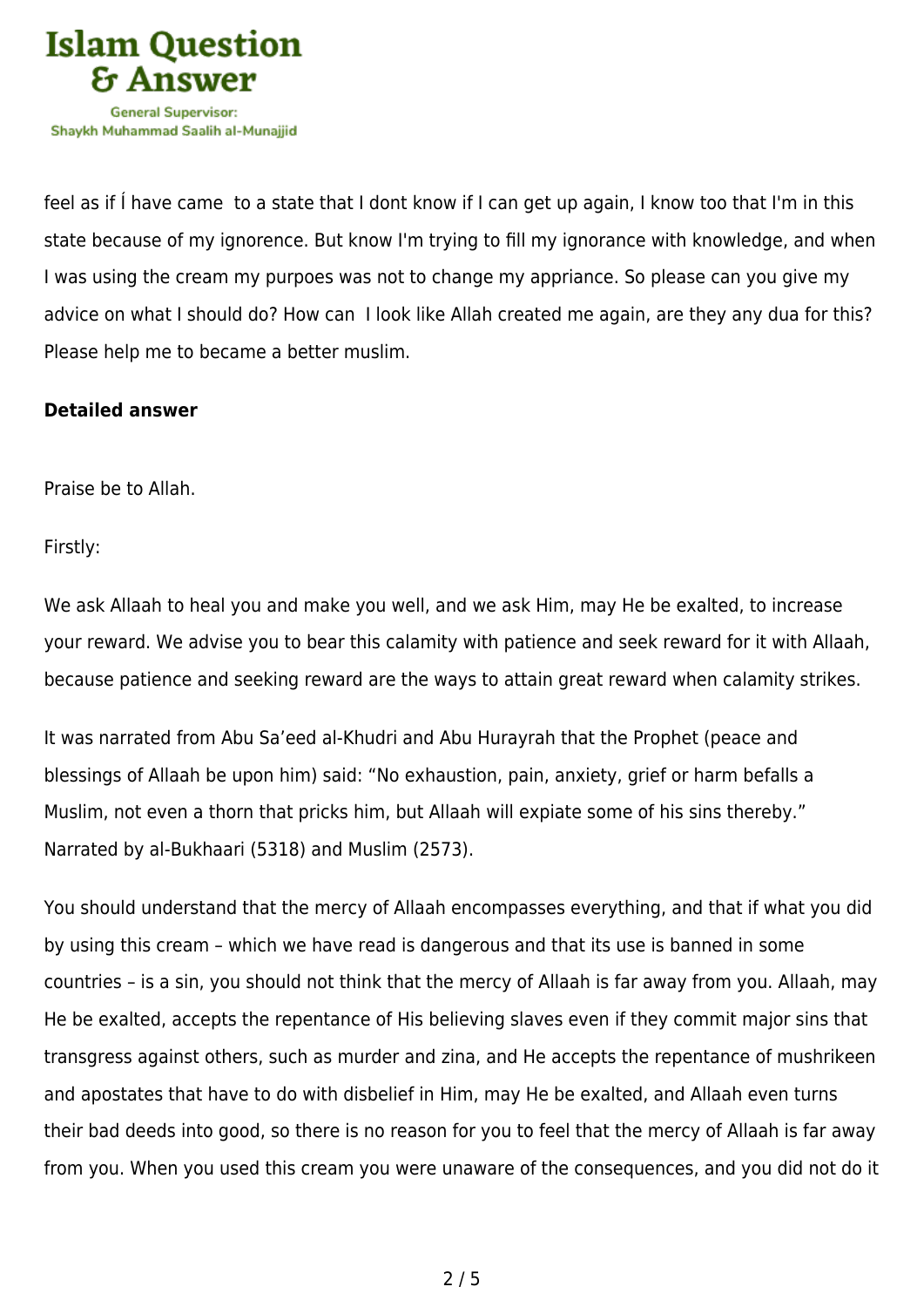

with the intention of changing the creation of Allaah as you say.

Allaah says (interpretation of the meaning):

"And those who invoke not any other ilaah (god) along with Allaah, nor kill such person as Allaah has forbidden, except for just cause, nor commit illegal sexual intercourse and whoever does this shall receive the punishment.

69. The torment will be doubled to him on the Day of Resurrection, and he will abide therein in disgrace;

70. Except those who repent and believe (in Islamic Monotheism), and do righteous deeds; for those, Allaah will change their sins into good deeds, and Allaah is Oft‑Forgiving, Most Merciful

71. And whosoever repents and does righteous good deeds; then verily, he repents towards Allaah with true repentance"

[al-Furqaan 25:68-71]

What we would like you to do and what we advise you to do is to carry on drawing closer to Allaah by offering obligatory and naafil prayers, seeking knowledge and doing whatever you can of naafil acts of worship.

Remember that Allaah may intend something good for you by testing you with these sicknesses, so that you will return to Him by doing acts of worship. Whatever Allaah decrees for the believer is good for him. If Allaah gives him wealth, status and blessings, he gives thanks and that is good for him, and if his Lord tests him with sickness and poverty he bears it with patience and that is good for him, and this applies to no one but the believer.

It was narrated that Suhayb said: The Messenger of Allaah (peace and blessings of Allaah be upon him) said: "How wonderful is the situation of the believer, for all his affairs are good. If something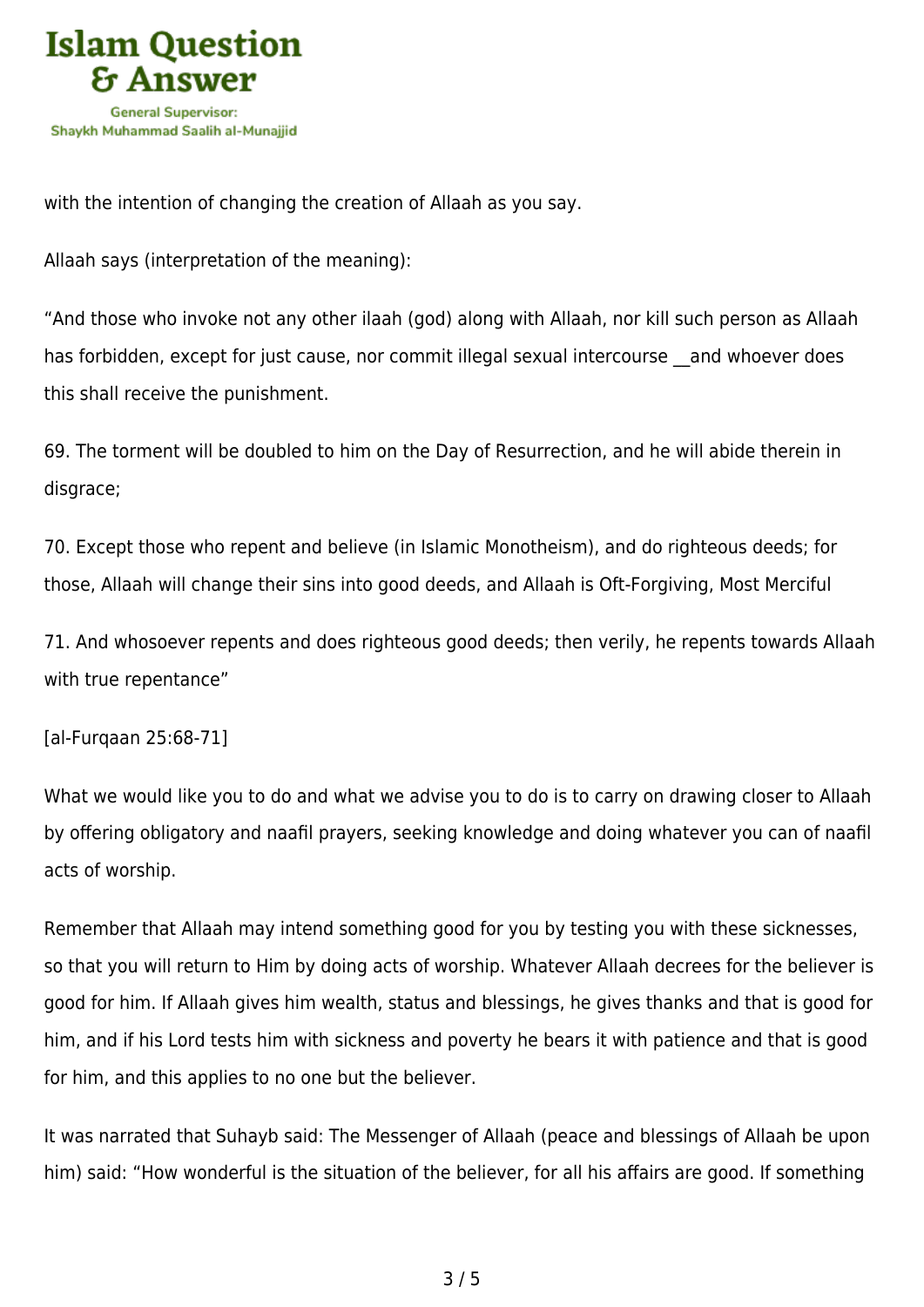

good happens to him, he gives thanks for it and that is good for him; if something bad happens to him, he bears it with patience, and that is good for him. This does not apply to anyone but the believer."

Narrated by Muslim (2999).

Secondly:

With regard to that with which Allaah has tested you, you should note that you need to do two things in order to rid yourself of this trial that Allaah, may He be exalted, has decreed for you.

1 – Look for the appropriate physical remedy, whether it involves natural herbs or chemical medicines that do not cause any harm or surgery, or remedies concerning which it is narrated that there is healing in them, such as honey, Zamzam water, black seed and so on. All of these come under the heading of permissible treatment. There is no disease but there is a remedy for it; those who know it know it and those who do not know it do not know it. For more information on that please consult trustworthy and skilled specialists.

2 – Also follow spiritual remedies that are prescribed in sharee'ah, such as praying for forgiveness, du'aa', and adhkaar that are prescribed as ruqyahs. You will find more information on that, with the evidence, in the answers to questions no. [69766](https://islamqa.com/en/answers/69766) and [9691](https://islamqa.com/en/answers/9691).

It is very important that you read the answer to question no. [71236](https://islamqa.com/en/answers/71236), which describes the believer's attitude towards calamity.

See also the answer to question no. [82866](https://islamqa.com/en/answers/82866) which describes the bitter experience of a sister who went astray, and how she was advised to come back to the right path.

Finally, we warn our respected sisters against using cosmetics, creams and other things that are made from chemicals or impure substances and which may have dangerous side-effects. They